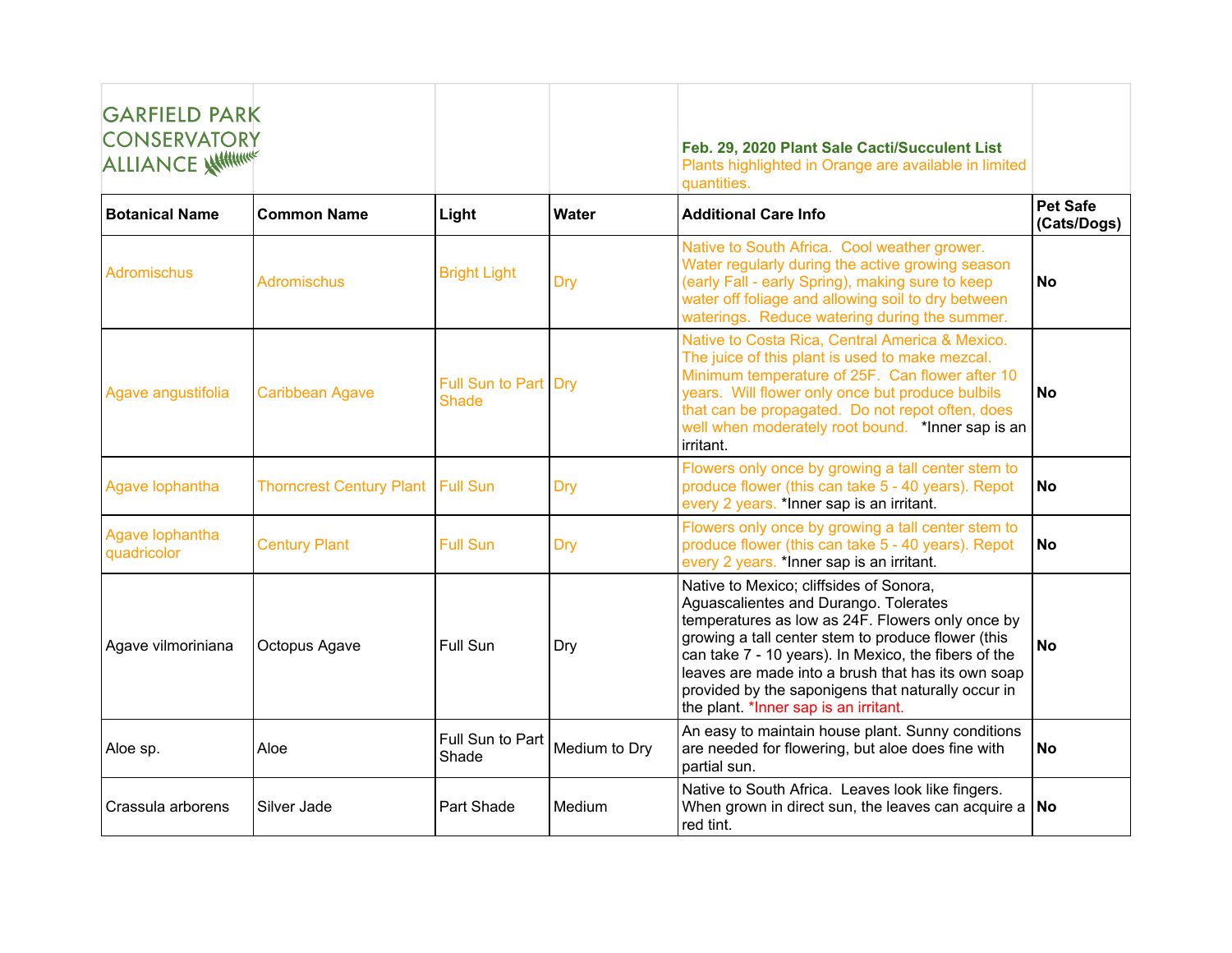| <b>GARFIELD PARK</b><br><b>CONSERVATORY</b><br>ALLIANCE ANTIHA |                              |                                         |               | Feb. 29, 2020 Plant Sale Cacti/Succulent List<br>Plants highlighted in Orange are available in limited<br>auantities.                                                                                                                                                                                                                                                                                                                                            |                                |
|----------------------------------------------------------------|------------------------------|-----------------------------------------|---------------|------------------------------------------------------------------------------------------------------------------------------------------------------------------------------------------------------------------------------------------------------------------------------------------------------------------------------------------------------------------------------------------------------------------------------------------------------------------|--------------------------------|
| <b>Botanical Name</b>                                          | <b>Common Name</b>           | Light                                   | Water         | <b>Additional Care Info</b>                                                                                                                                                                                                                                                                                                                                                                                                                                      | <b>Pet Safe</b><br>(Cats/Dogs) |
| Crassula ovata                                                 | <b>Bugle Jade</b>            | <b>Part Shade</b>                       | <b>Medium</b> | Native to South Africa. Leaves look like fingers.<br>When grown in direct sun, the leaves can acquire a<br>red tint.                                                                                                                                                                                                                                                                                                                                             | <b>No</b>                      |
| Crassula ovata                                                 | Jade Plant                   | Part Shade                              | Medium        | Native to South Africa. As a houseplant, can grow<br>18 - 30 inches tall. As it matures, its trunk-like<br>succulent stems can start to look like a miniature<br>tree. When grown in direct sun, the leaves can<br>acquire a red tint.                                                                                                                                                                                                                           | <b>No</b>                      |
| Crassula ovata<br>variegated                                   | <b>Variegated Jade Plant</b> | <b>Part Shade</b>                       | Medium        | Native to South Africa. Leaves have green and<br>white stripes. When grown in direct sun, the leaves<br>can acquire a red tint.                                                                                                                                                                                                                                                                                                                                  | <b>No</b>                      |
| Crassula perfoliata                                            | <b>Propellor Plant</b>       | <b>Full Sun to Part</b><br><b>Shade</b> | Medium to Dry | Native to South Africa. Requires bright light to<br>bloom and minimum temperature of 40F. Take<br>outdoors from late spring through early fall and<br>bring indoors for the winter. Reduce watering and<br>keep indoors at a cooler temperature during the<br>winter.                                                                                                                                                                                            | <b>No</b>                      |
| <b>Echeveria</b>                                               | <b>Hen and Chicks</b>        | <b>Full Sun</b>                         | Low           | Native to the mountains of Mexico, Central America<br>and South America. Water deeply (until water<br>flows through drainage holes) but try not to get<br>water on the foliage and allow to dry between<br>waterings. They do well in average household<br>temperature and humidity levels. They can tolerate<br>light frosts but should not be kept at below freezing<br>temperatues on a consistent basis. Only repot<br>when plants outgrow their containers. | <b>Yes</b>                     |
| Euphorbia ammak f.<br>monstruosa                               | African Candelabra           | Full Sun to Part<br>Shade               | Dry           | Native to Saudi Arabia and Yemen but common in<br>South Africa. Prefers full sun and consistent<br>warmth (74-82F) but can tolerate temperatures as<br>low as 32F for short periods of time. Does not<br>tolerate wet conditions in Winter. White inner sap<br>is poisonous and can irritate eyes so be cautions<br>when trimming or handling these plants.                                                                                                      | <b>No</b>                      |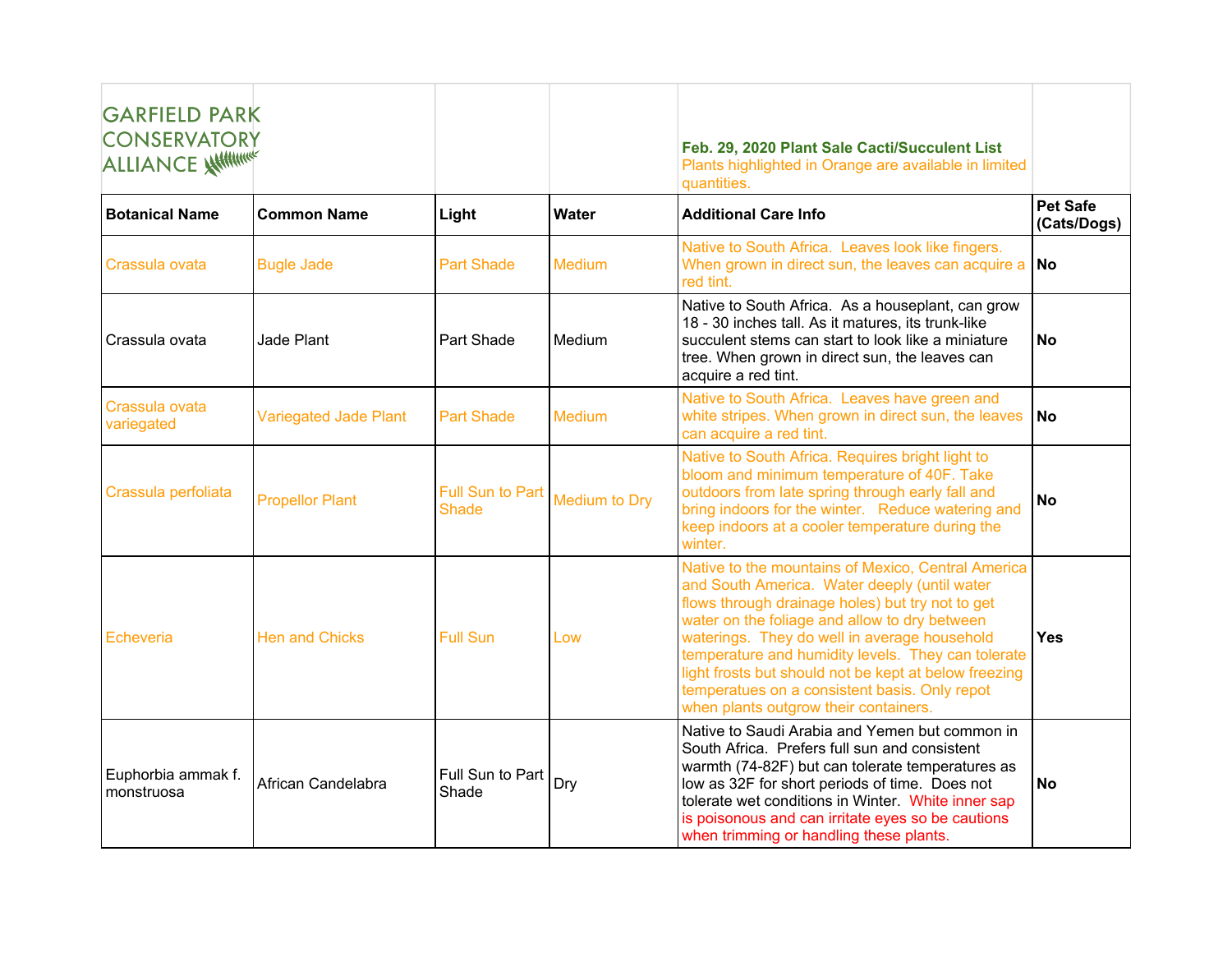| <b>GARFIELD PARK</b><br><b>CONSERVATORY</b><br><b>ALLIANCE WITHING!</b> |                               |                                         |               | Feb. 29, 2020 Plant Sale Cacti/Succulent List<br>Plants highlighted in Orange are available in limited<br>quantities.                                                                                                                                                                                                                                                                                                                                                                                  |                                |
|-------------------------------------------------------------------------|-------------------------------|-----------------------------------------|---------------|--------------------------------------------------------------------------------------------------------------------------------------------------------------------------------------------------------------------------------------------------------------------------------------------------------------------------------------------------------------------------------------------------------------------------------------------------------------------------------------------------------|--------------------------------|
| <b>Botanical Name</b>                                                   | <b>Common Name</b>            | Light                                   | Water         | <b>Additional Care Info</b>                                                                                                                                                                                                                                                                                                                                                                                                                                                                            | <b>Pet Safe</b><br>(Cats/Dogs) |
| Euphorbia enormis                                                       | Euphorbia enormis             | Full Sun to Part<br><b>Shade</b>        | Dry           | Slow-growing species. Water deeply in the<br>summer when the soil is dry several inches below<br>the surface but keep almost dry in the winter. Has<br>a milky sap that can irritate human skin.                                                                                                                                                                                                                                                                                                       | <b>No</b>                      |
| Euphorbia nerifolia f.<br>cristata                                      | <b>Oleander-leafed Spurge</b> | <b>Full Sun to Part</b><br><b>Shade</b> | Dry to Medium | Native to East Asia to South China, India, An erect,<br>branched prickly succulent shrub. This plant is<br>poisonous and skin contact with the sap can cause<br>blistering. The leaves and roots have been used<br>as a fish poison.                                                                                                                                                                                                                                                                   | <b>No</b>                      |
| Euphorbia<br>pseudocactus                                               | Candelabra spurge             | <b>Full Sun</b>                         | Dry           | Native to South Africa. An easy care plant. Active<br>growing season is Spring-Early Fall. During this<br>time, plant prefers average room temperature (65-<br>75F) and enough water to moisten the potting soil<br>(but allow 2/3 of the soil to dry between waterings).<br>In Winter, reduce watering (just enough to keep<br>potting soil from drying out completely) and keep at<br>temperature of 55F so that plant can have a<br>dormancy period.<br>Thorns are sharp and sap can irritate skin. | <b>No</b>                      |
| Gasteria sp.                                                            | <b>Ox Tongue</b>              | Part Sun                                | Dry to Medium | White or yellow leaves can indicate too much sun.<br>Does best with some light shade/ indirect sunlight.<br>Slow growing.                                                                                                                                                                                                                                                                                                                                                                              | <b>Unknown</b>                 |
| Graptopetalum<br>paraguayensis                                          | <b>Ghost Plant</b>            | Full Sun to Part<br><b>Shade</b>        | Dry to Medium | Native to Mexico. Rosettes cam grow up to 4<br>inches wide. When grown in full sun, plants will turn<br>yellow-pink but in shade, will be bluish-grey.                                                                                                                                                                                                                                                                                                                                                 | Yes                            |
| Haworthia sp                                                            | <b>Cushion Aloe Plant</b>     | <b>Part Sun</b>                         | Dry           | Prefer warm temperatures in summer and cool in<br>the winter (can tolerate 50F). Requires good<br>ventilation. Water evenly and generously in<br>summer but allow soil to dry between waterings.<br>Reduce watering in winter. Grow in clusters but<br>grow slowly. Do not repot until the cluster outgrows<br>its container.                                                                                                                                                                          | Yes                            |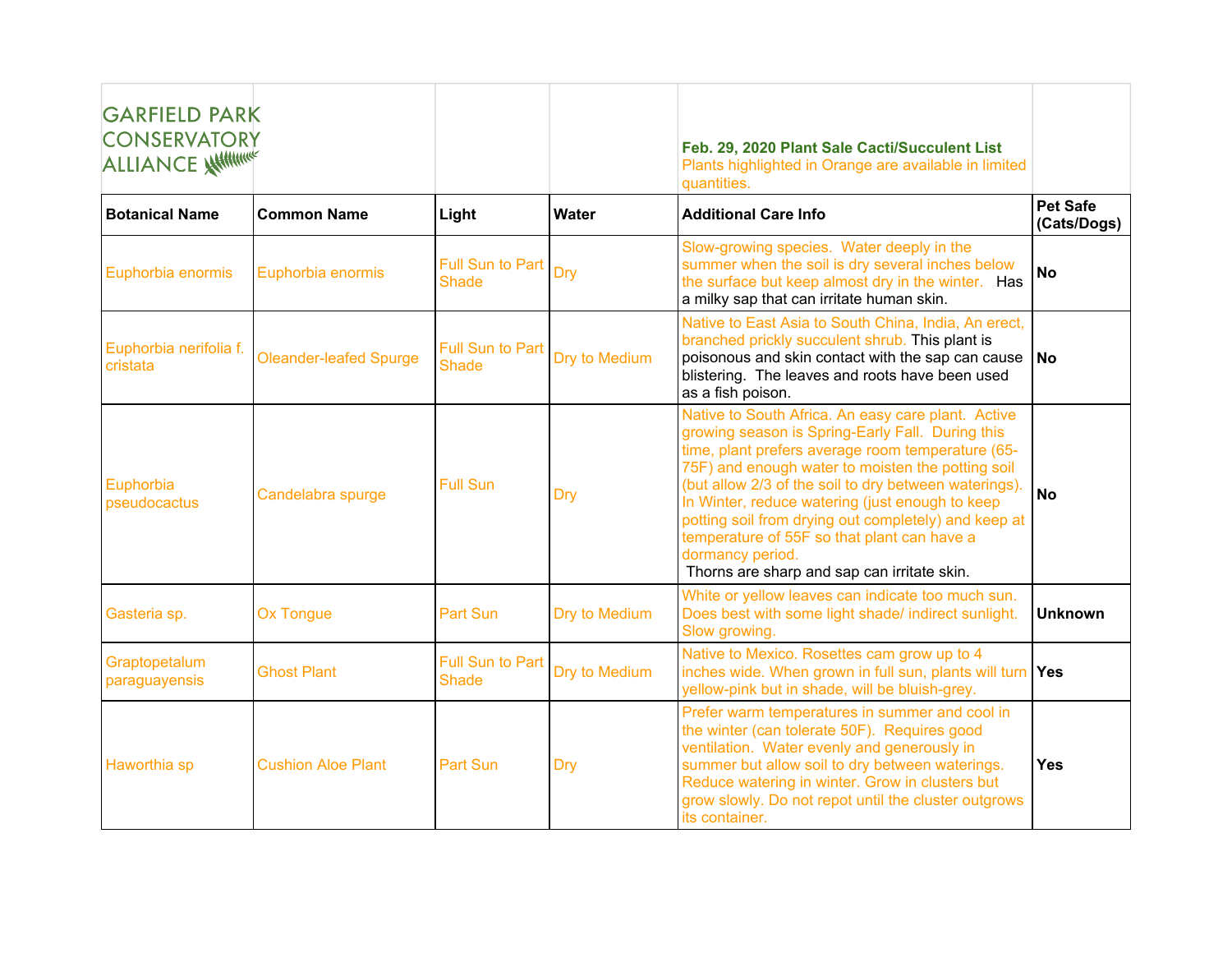| <b>GARFIELD PARK</b><br><b>CONSERVATORY</b><br><b>ALLIANCE WILLIAM</b> |                              |                                         |               | Feb. 29, 2020 Plant Sale Cacti/Succulent List<br>Plants highlighted in Orange are available in limited<br>quantities.                                                                                                                                                                        |                                |
|------------------------------------------------------------------------|------------------------------|-----------------------------------------|---------------|----------------------------------------------------------------------------------------------------------------------------------------------------------------------------------------------------------------------------------------------------------------------------------------------|--------------------------------|
| <b>Botanical Name</b>                                                  | <b>Common Name</b>           | Light                                   | Water         | <b>Additional Care Info</b>                                                                                                                                                                                                                                                                  | <b>Pet Safe</b><br>(Cats/Dogs) |
| Kalanchoe<br>arborescens                                               | Kalanchoe                    | <b>Full Sun to Part</b><br><b>Shade</b> | Dry to Medium | Native to Madagascar. Prefer warmth and a<br>minimum temperature of 55F. Water regularly in<br>the Summer but allow soil to dry between<br>waterings. Reduce watering in Winter.                                                                                                             | <b>No</b>                      |
| Kalanchoe<br>beharensis                                                | <b>Velvet Leaf Kalanchoe</b> | Full Sun to Part<br><b>Shade</b>        | Dry to Medium | Prefer warmth and a minimum temperature of 55F.<br>Water regularly in the Summer but allow soil to dry<br>between waterings. Reduce watering in Winter.                                                                                                                                      | <b>No</b>                      |
| Kalanchoe<br>bryophyllum                                               | <b>Mother of Thousands</b>   | <b>Full Sun to Part</b><br><b>Shade</b> | Dry to Medium | Prefer warmth and a minimum temperature of 55F.<br>Water regularly in the Summer but allow soil to dry<br>between waterings. Reduce watering in Winter.                                                                                                                                      | <b>No</b>                      |
| Kalanchoe<br>daigremontiana                                            | <b>Mexican Hat</b>           | <b>Full Sun to Part</b><br><b>Shade</b> | Dry to Medium | Prefer warmth and a minimum temperature of 55F.<br>Water regularly in the Summer but allow soil to dry<br>between waterings. Reduce watering in Winter.                                                                                                                                      | <b>No</b>                      |
| Kalanchoe<br>fedtschenkoi                                              | <b>Purple Scallops</b>       | Full Sun to Part<br>Shade               | Dry to Medium | Does well as an indoor houseplant in average<br>home temperature and humidity levels but thrives<br>in temperatures of 50-75F. Water well but allow<br>soil to dry between waterings from Spring to late<br>Summer. Fall to Winter, reduce watering.                                         | <b>No</b>                      |
| Kalanchoe millotti                                                     | <b>Life Plant</b>            | Full Sun to Part<br><b>Shade</b>        | Dry to Medium | Prefer warmth and a minimum temperature of 55F.<br>Water regularly in the Summer but allow soil to dry<br>between waterings. Reduce watering in Winter.                                                                                                                                      | <b>No</b>                      |
| Kleinia fulgens                                                        | Orange Button Flower         | Full Sun to Part<br>Sun                 | Dry           | A cool weather grower that produces spectacular<br>neon orange flowers in the late fall/early winter.<br>Water regularly during active growing season (Fall-<br>Early Spring) but reduce watering in the summer.<br>Leaves turn purplish in the sun. Prone to pests<br>when in a moist area. | <b>Unknown</b>                 |
| Monadenium<br>guentherii                                               | Sausage spurge               | <b>Full Sun to Part</b><br><b>Shade</b> | Dry           | Native to Kenya. Tolerates high temperatures and<br>can tolerate temperatures as low as 40F. Makes<br>an interesting container plant but is prone to rot in<br>cold and wet conditions, so keep on the drier side<br>during the winter. *Inner sap can be an irritant.                       | <b>No</b>                      |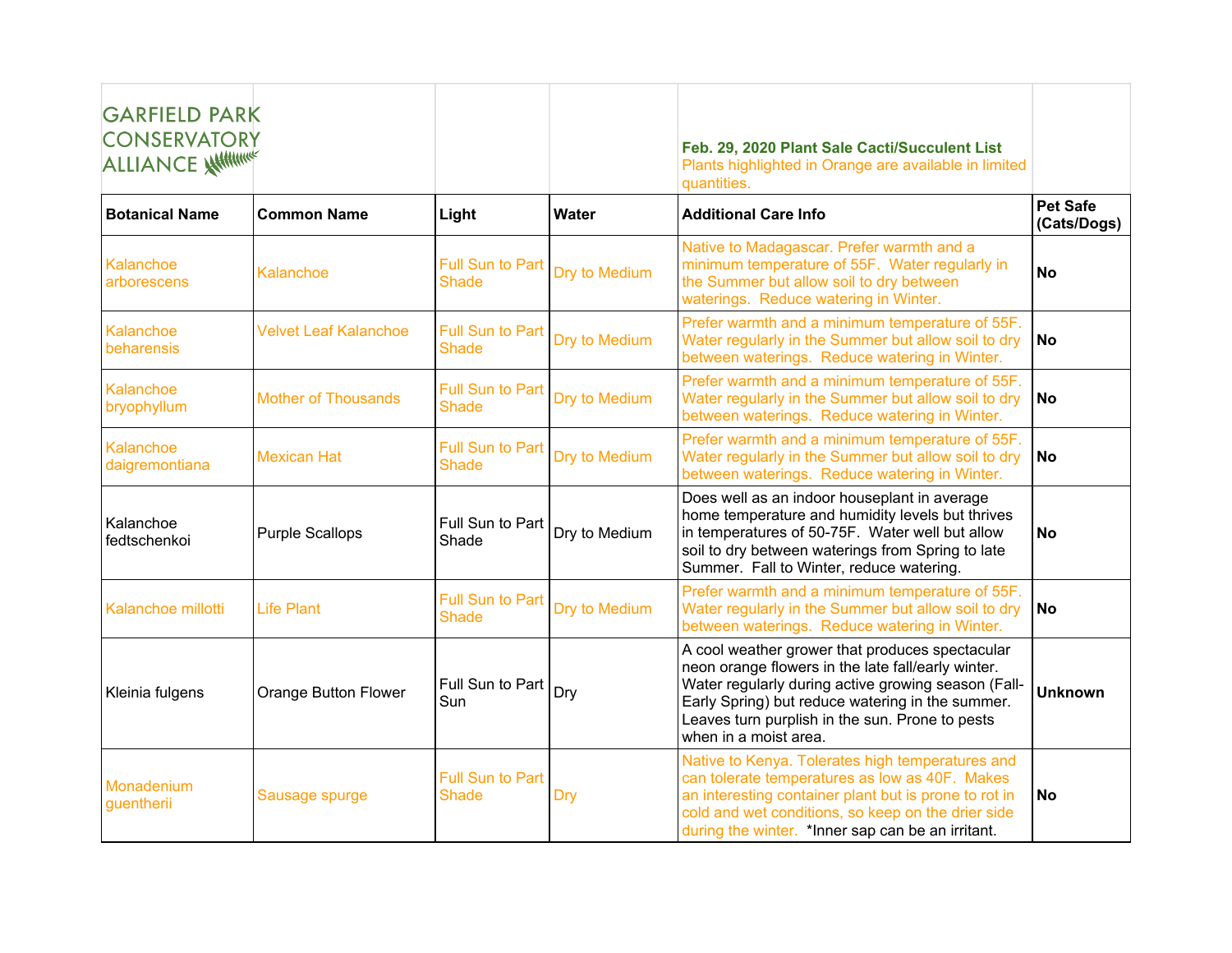| <b>GARFIELD PARK</b><br><b>CONSERVATORY</b><br><b>ALLIANCE WITHING!</b> |                                |                                  |               | Feb. 29, 2020 Plant Sale Cacti/Succulent List<br>Plants highlighted in Orange are available in limited<br>quantities.                                                                                                                               |                                |
|-------------------------------------------------------------------------|--------------------------------|----------------------------------|---------------|-----------------------------------------------------------------------------------------------------------------------------------------------------------------------------------------------------------------------------------------------------|--------------------------------|
| <b>Botanical Name</b>                                                   | <b>Common Name</b>             | Light                            | Water         | <b>Additional Care Info</b>                                                                                                                                                                                                                         | <b>Pet Safe</b><br>(Cats/Dogs) |
| Opuntia sp.                                                             | <b>Prickly Pear</b>            | <b>Full Sun</b>                  | <b>Dry</b>    | Native to the Americas. Grow best in dry, hot<br>areas.                                                                                                                                                                                             | <b>Yes</b>                     |
| Orinthagolum<br>caudatum                                                | <b>Pregnant Onion</b>          | <b>Full Sun to Part</b><br>Sun   | <b>Medium</b> | Not a true onion. White flowers. Larger bulbs<br>become "pregnant" with pups which may be<br>removed to grow a separate plant. Requires very<br>good drainage between waterings. *Toxic if<br>ingested.                                             | <b>No</b>                      |
| Portulacaria afra                                                       | <b>Elephant bush</b>           | <b>Bright Indirect</b><br>Light  | Dry to Medium | Native to South Africa. Dormant in the summer so<br>reduce watering in the summer. Great for bonsai.<br>Requires minimum temperature of 30F, so best<br>grown indoors with supplemented light. Does best<br>with at least 6 hours of light per day. | Yes                            |
| Sansevieria<br>cylindricus                                              | <b>Snake Plant</b>             | <b>Bright Indirect</b><br>Light  | Dry to Medium | Native to Africa. Prefer temperatures in the range<br>of 50-85F. Water well but allow soil to dry between<br>waterings. Reduce watering in winter.                                                                                                  | <b>No</b>                      |
| Sansevieria<br>ehrenbergii                                              | <b>Snake Plant</b>             | <b>Bright Indirect</b><br>Light  | Dry to Medium | Native to Northeastern Africa. Prefers average<br>room temperatures no lower than 50F. Water<br>deeply but allow soil to dry between waterings.                                                                                                     | <b>No</b>                      |
| Sansevieria<br>trifasciata                                              | <b>Snake Plant</b>             | Full sun to full<br>shade        | Dry to Medium | Native to Tropical West Africa but first cultivated in<br>China. Prefers temperatures of 70-90F but can<br>tolerate tempertuarues as low as 50F.                                                                                                    | <b>No</b>                      |
| Sedum adolphi                                                           | <b>Sedum</b>                   | <b>Full Sun</b>                  | Medium        | Drought tolerant, not very demanding.                                                                                                                                                                                                               | Yes                            |
| Sedum<br>morganianum                                                    | <b>Burro's Tail</b>            | Part shade                       | Medium        | Water regularly Spring-Summer but allow soil to dry<br>between waterings. Reduce watering in Winter.<br>Prefers average summer temperatures of 65-70F<br>and cooler temperatures (above 40D) during<br>winter.                                      | <b>Yes</b>                     |
| <b>Senecio vitalis</b>                                                  | <b>Narrow-Leaf Chalksticks</b> | <b>Full Sun to Part</b><br>Shade | Dry           | Native to the Eastern Cape of South Africa. Grows<br>actively during Winter and is dormant in the<br>Summer.                                                                                                                                        | <b>No</b>                      |